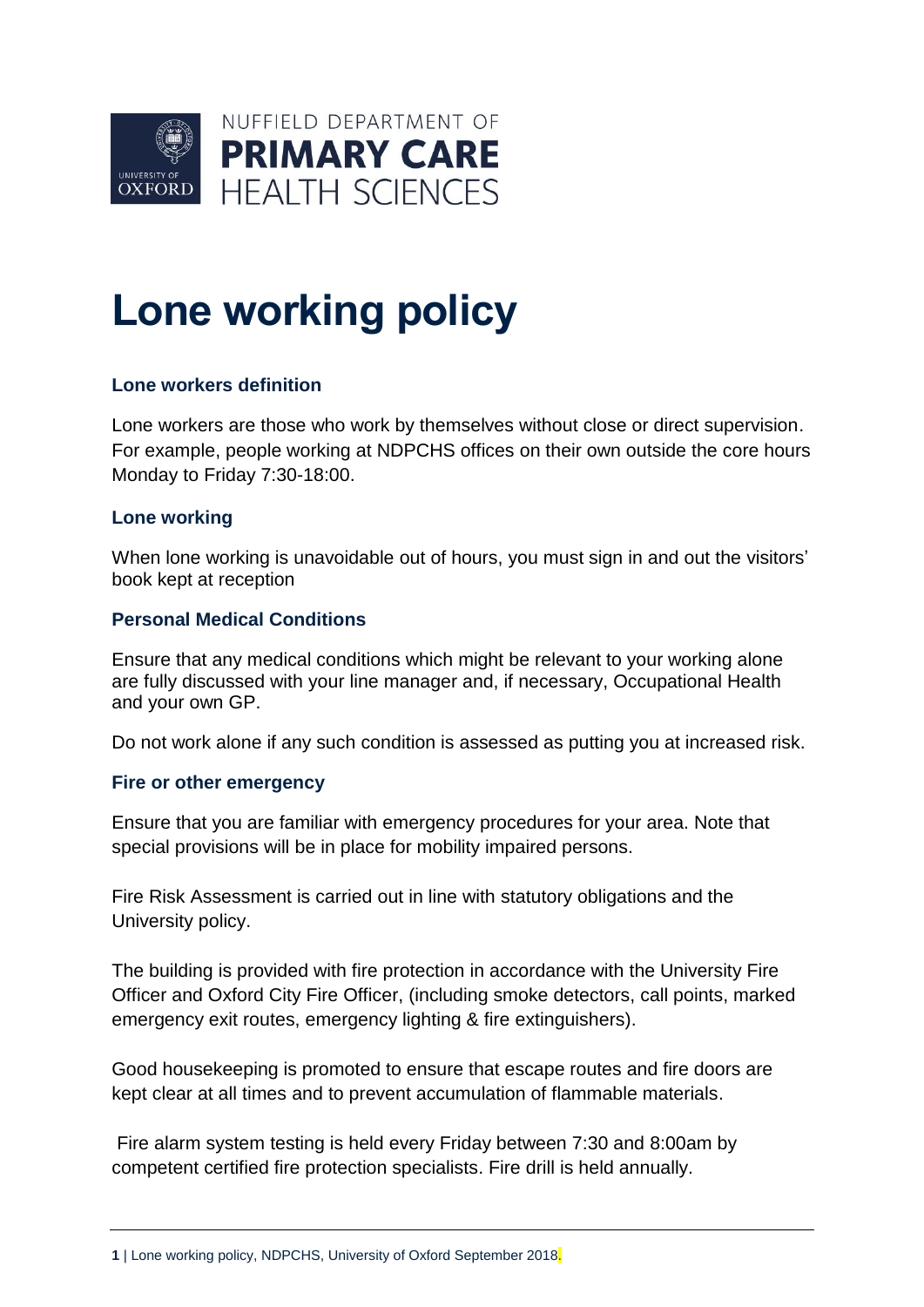

Fire action notices are displayed by all call points.

Fire safety information is included in Department Statement of Health & Safety Organisation.

Fire safety information is included in latest "Induction Information" document, available to all staff.

## **First Aid**

First aid boxes on each floor & contents are checked monthly.

#### **Slips and trips**

General good housekeeping and offices are cleaned frequently. All areas are kept well lit.

Staff, students and members of the department must keep work areas, walkways & exists clear.

An annual safety inspection is completed to monitor safety.

#### **Equipment**

PAT testing is arranged bi-annually to all portable appliances, computer & electrical equipment.

New appliances must be tested before use.

Staff, Students & members of the department are told not to bring in their own appliances into the workplace.

#### **Manual handling of loads**

Do not attempt to lift or move any load single handed which is likely to put you at all at risk of injury. Re- schedule work to a time when assistance is available. Alternatively, use lifting/moving aids where this can safely facilitate single person operation.

#### **Violence**

#### 1. Intruder in building

Ensure that you know how to contact University Security promptly, should you know or suspect that an intruder is present in your building. Do not confront the intruder,